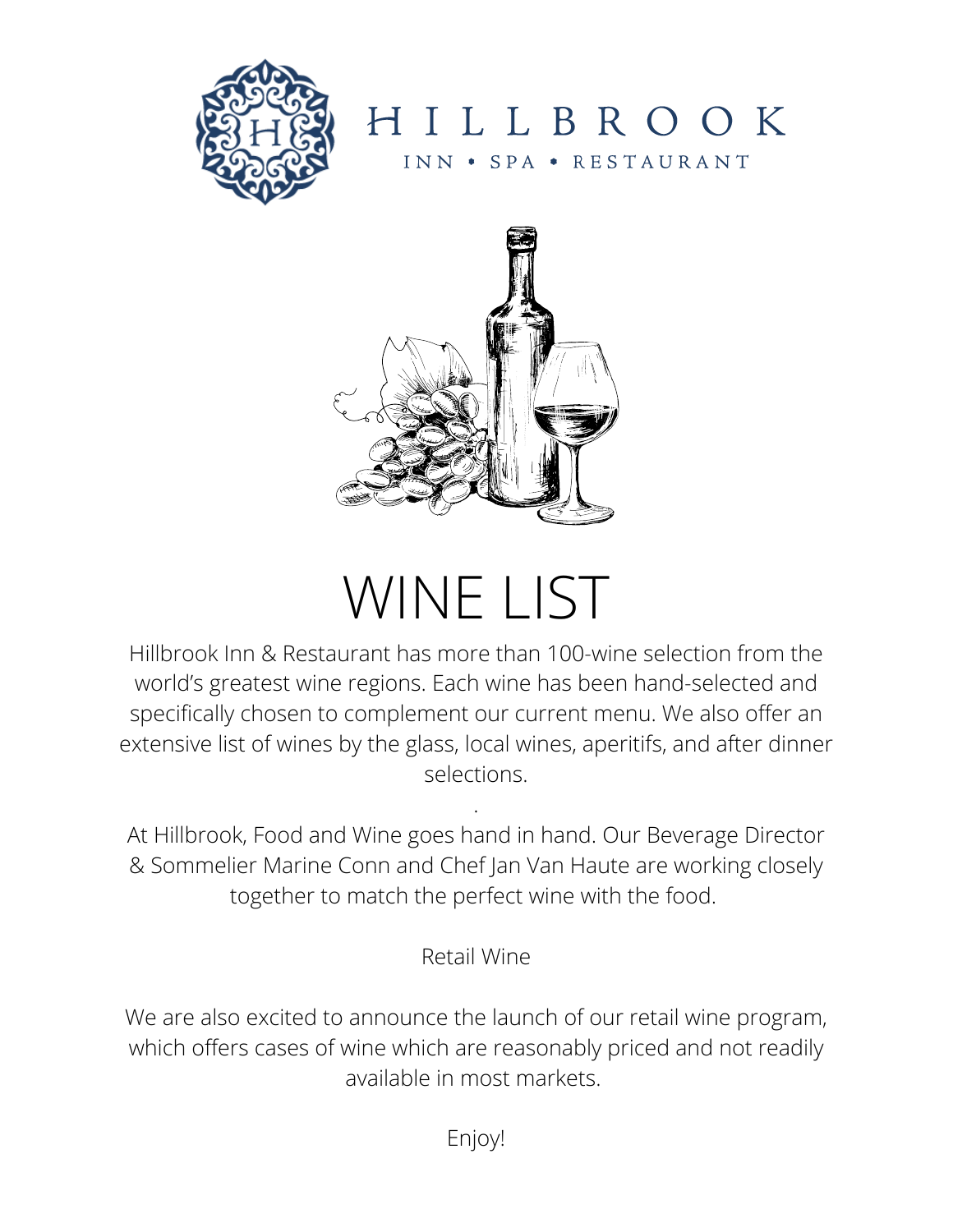

# **Virginia Wines**

#### **White wines**

| 2510 Barboursville Vineyards, Vermentino, Reserve          | 2017 | 57 |
|------------------------------------------------------------|------|----|
| 2208 Linden, Hardscrabble, Chardonnay, 375ml               | 2017 | 50 |
| 2800 Linden Vineyards "Late Harvest", Petit Manseng, 375ml | 2013 | 55 |
| 2801 Linden Vineyards "Late Harvest", Vidal, 375ml         | 2007 | 62 |

#### **Red Wine**

| 402 Boxwood Estate, "Trellis" (Bordeaux Blend) | 2016    | - 65 |
|------------------------------------------------|---------|------|
| 403 Boxwood Estate, "Topiary" (Bordeaux Blend) | 2016    | - 88 |
| 405 Barboursville Vineyards, "Octagon"         | 2017 95 |      |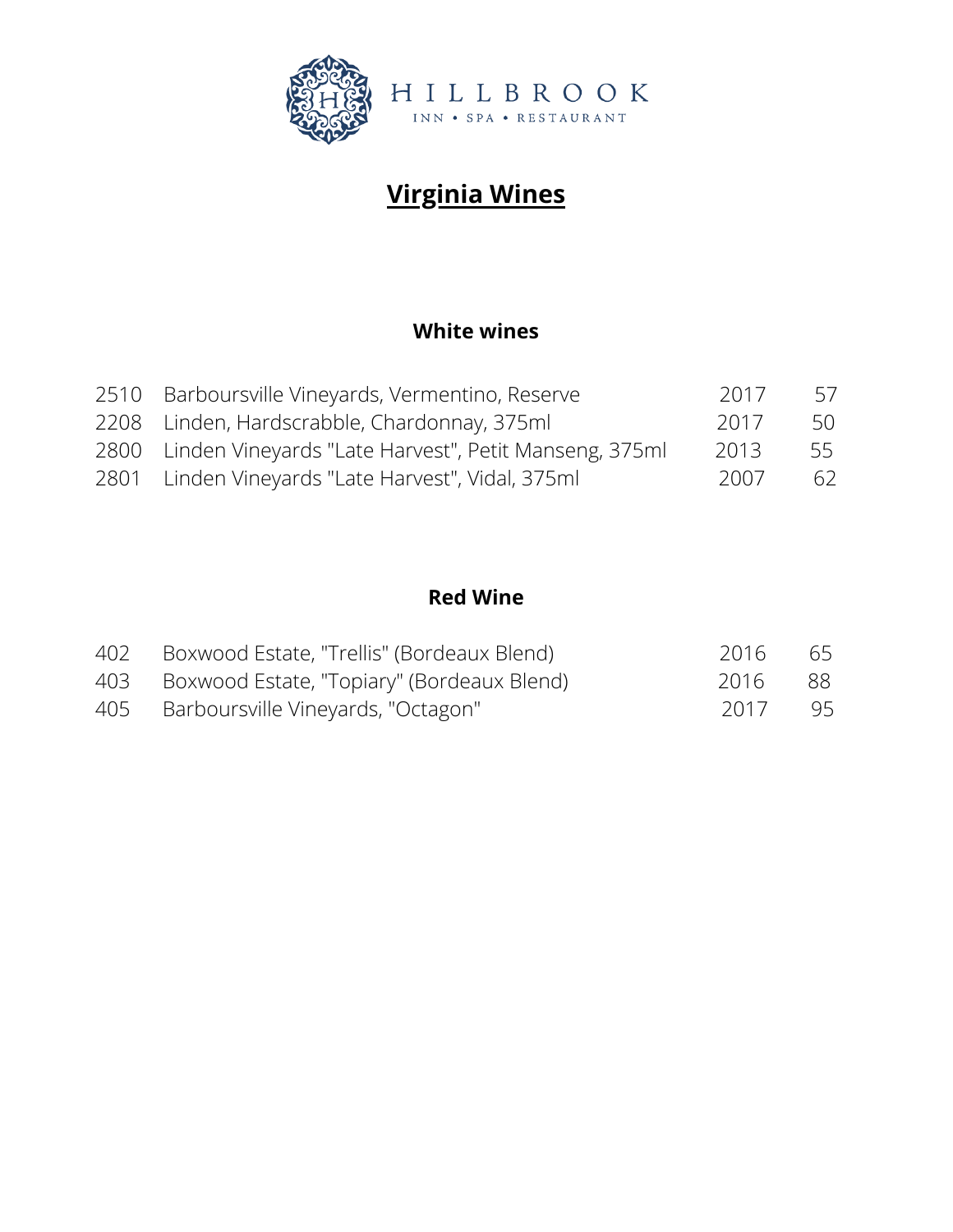

# **Sparkling Wine**

#### **Non-Vintage Champagne, France**

| <b>NV</b> | 79  |
|-----------|-----|
| <b>NV</b> | 85  |
| <b>NV</b> | 105 |
| <b>NV</b> | 129 |
| <b>NV</b> | 125 |
| <b>NV</b> | 115 |
| <b>NV</b> | 105 |
| <b>NV</b> | 90  |
| <b>NV</b> | 120 |
| <b>NV</b> | 105 |
| <b>NV</b> | 140 |
| <b>NV</b> | 190 |
| <b>NV</b> | 230 |
| <b>NV</b> | 118 |
| <b>NV</b> | 430 |
| <b>NV</b> | 195 |
| <b>NV</b> | 500 |
| <b>NV</b> | 555 |
|           |     |

## **Vintage Champagne, France**

| 3100 Perrier Jouët "Belle Epoque", Brut Rosé | 1999     | 450 |
|----------------------------------------------|----------|-----|
| 3101 Dom Pérignon, Brut                      | 2010     | 425 |
| 3102 Laurent Perrier, Millésimé, Brut        | 2008     | 200 |
| 3103 Le Mesnil Grand Cru, Brut               | 2013 110 |     |

## **Sparkling Wine (World)**

| 3200 | Gruet, Brut, New Mexico, USA           | NV.     | 45   |
|------|----------------------------------------|---------|------|
| 3206 | Zardetto, Black Label, Prosecco, Italy | NV.     | -30- |
|      | 3202 Jansz Premium Cuvee, Tasmania     | NM.     | 65   |
|      | 3205 Jansz Vintage, Tasmania           | 2015 75 |      |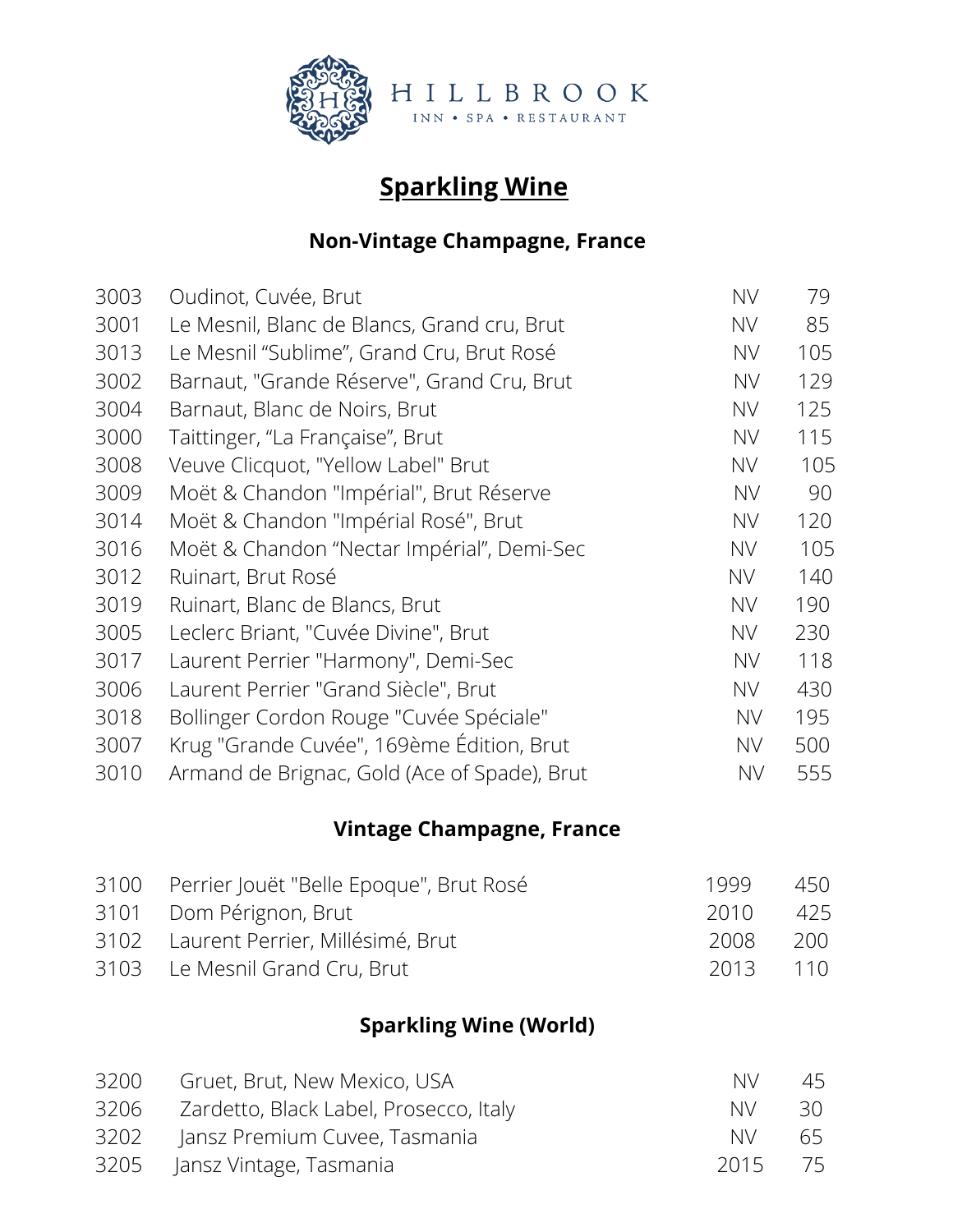

# **1/2 Bottles selection**

### **Champagne**

| 3011 Leclerc Briant, Réserve, Brut, Champagne, France | NV 75 |  |
|-------------------------------------------------------|-------|--|
|                                                       |       |  |

Moët & Chandon, Nectar Impérial, Champagne Rosé, France NV 81

#### **White wines**

| 2208 Linden, Hardscrabble, Chardonnay, Virginia, USA | 2017 | 50  |
|------------------------------------------------------|------|-----|
| 2309 Matrot, Meursault, Chardonnay, Burgundy, France | 2019 | -87 |

#### **Red Wine**

| 002 | Cristom, Pinot Noir, "Louise", Willamette Valley, USA | 2019 | 96  |
|-----|-------------------------------------------------------|------|-----|
| 006 | Merry Edwards, Pinot Noir, Sonoma County, USA         | 2018 | 89  |
| 113 | Clos Des Porrets, Nuits-St-Georges, France            | 2017 | 125 |
| 616 | Caparzo, Brunello di Montalcino, Italy                | 2016 | 60  |

#### **Sweet Wine**

| 2800 | Linden Vineyards "Late Harvest", Petit Manseng, VA, USA 2013 |      | 55 |
|------|--------------------------------------------------------------|------|----|
| 2801 | Linden Vineyards "Late Harvest", Vidal, VA, USA              | 2007 | 62 |
| 2703 | Famille Perrin, Muscat de Beaumes de Venise, France          | 2019 | 60 |
| 2802 | Tobin James, "Liquid Love" Late Harvest, CA, USA             | 2018 | 70 |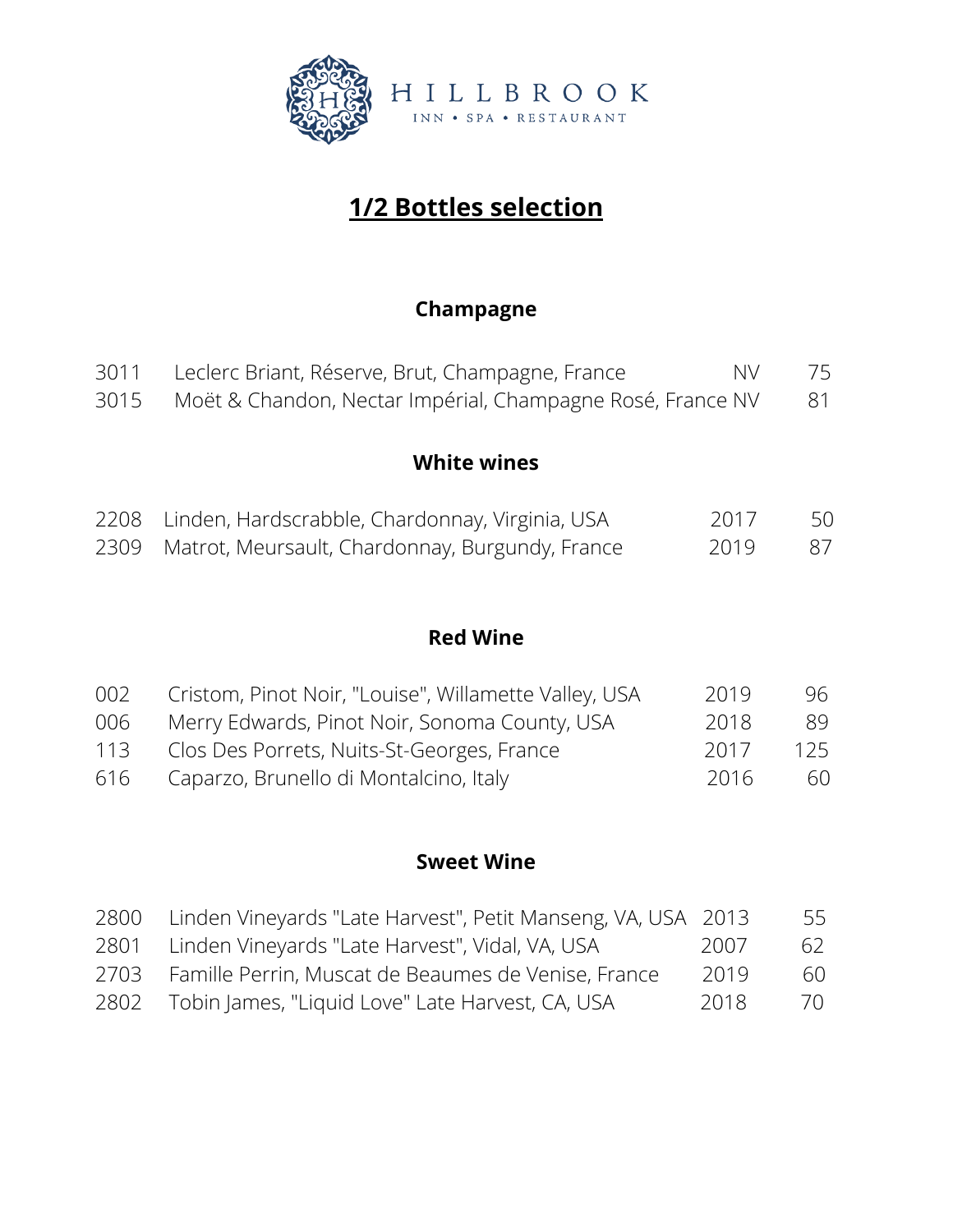

# **White Wine**

## **Pinot Blanc & Pinot Grigio**

|      | 2503 Cave de Beblenheim Heimberger, Alsace, France    | 2014 | 50   |
|------|-------------------------------------------------------|------|------|
|      | 2500 Alois Lageder, Pinot Grigio, Terra Alpina, Italy | 2020 | 36   |
| 2501 | Barone Fini, Pinot Grigio, Valdadige DOC, Italy       | 2020 | - 32 |
|      | 2502 Porer, A. Lageder, Pinot Grigio, Italy           | 2019 | 63   |

## **New World Sauvignon Blanc**

| 2000 | Satellite, Marlborough, New Zealand                   | 2020 | 36  |
|------|-------------------------------------------------------|------|-----|
| 2001 | Nautilus, Marlborough, New Zealand                    | 2020 | 30  |
| 2002 | Pulenta Estate, Argentina                             | 2018 | 37  |
| 2004 | Honig, Rutherford, California                         | 2021 | 42  |
| 2005 | Frog's Leap Winery, Napa Valley, California           | 2020 | 69  |
| 2006 | Merry Edwards, Russian River Valley, California       | 2019 | 125 |
| 2007 | Peter Michael 'L'Après Midi', Napa Valley, California | 2020 | 150 |
| 2008 | Tribute, California                                   | 2019 | 30  |
|      |                                                       |      |     |

## **Old World Sauvignon Blanc**

| 2103 | Prodigo, Friuli Grave DOC, Italy                    | 2016 | 45  |
|------|-----------------------------------------------------|------|-----|
| 2100 | Brochard, Sancerre Tradition, France                | 2020 | 60  |
| 2105 | Laporte, "Le Rochoy", Sancerre, France              | 2020 | 85. |
| 2102 | Chateau Margaux, "Pavillon Blanc", Bordeaux, France | 2001 | 190 |
|      | 2519 Chateau Carbonnieux, Graves, Bordeaux, France  | 2018 | 129 |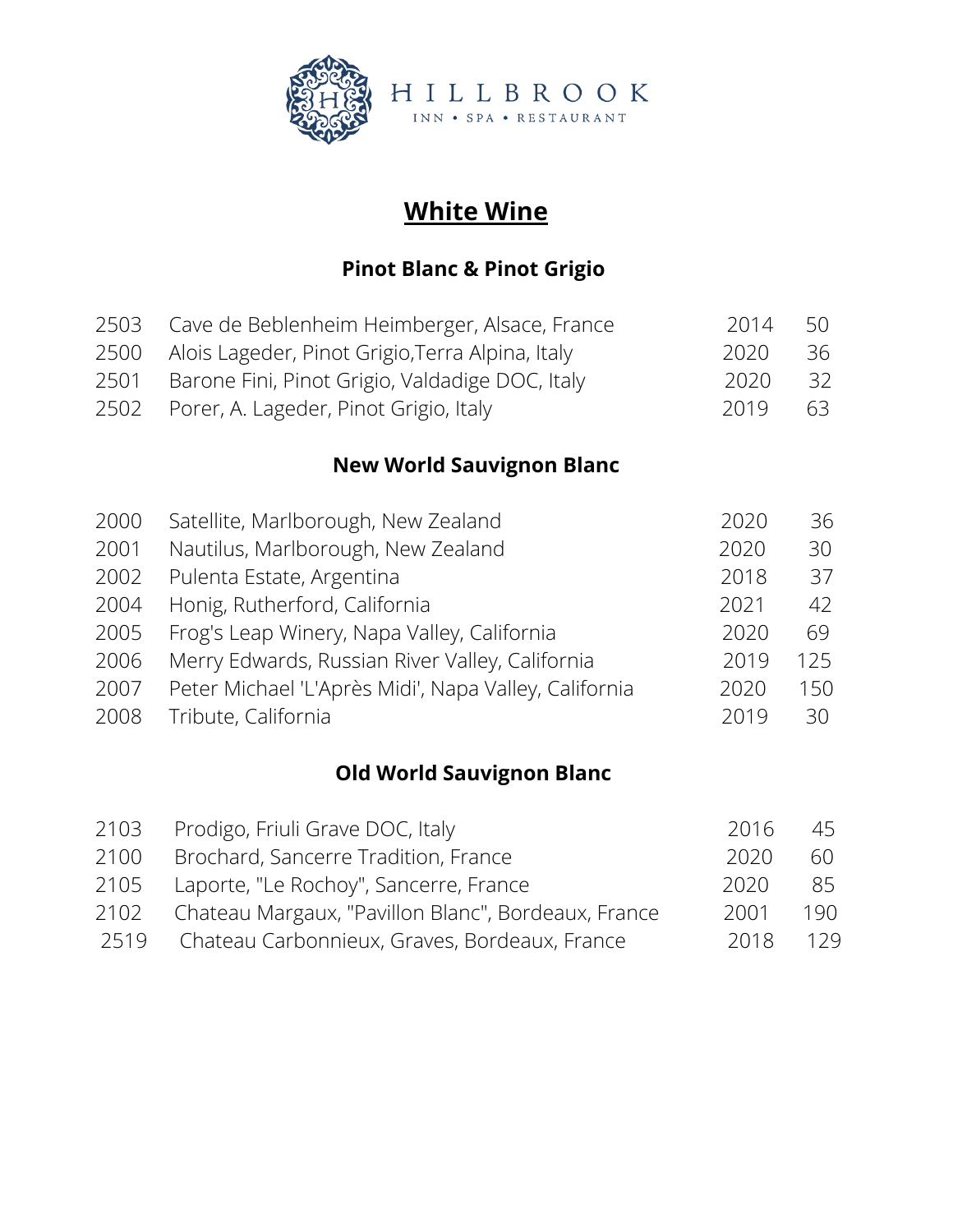

# **White Wine Continued**

## **New World Chardonnay**

| 2200 Annabella, Napa Valley, California                          | 2019 | 33  |
|------------------------------------------------------------------|------|-----|
| 2202 El Enemigo, Mendoza, Argentina                              | 2018 | 65  |
| 2204 Catena Alta, Mendoza, Argentina                             | 2019 | 78  |
| 2205 Rombauer Carneros, Napa Valley, California                  | 2020 | 105 |
| 2206 Sean Minor, Central Coast, California                       | 2019 | 47  |
| 2207 The Calling, Dutton Ranch, Russian River Valley, California | 2019 | 63  |
| 2209 Kistler 'Les Noisetiers', Sonoma Coast                      | 2020 | 153 |
|                                                                  |      |     |

## **Old World Chardonnay**

| 2300 | Alain Chavy, Bourgogne Blanc, France                         | 2019 | 50  |
|------|--------------------------------------------------------------|------|-----|
| 2301 | Normand, Pouilly-Fuissé, Burgundy, France                    | 2018 | 51  |
| 2302 | Normand, Mâcon "La Roche Vineuse", Burgundy, France          | 2019 | 54  |
| 2310 | Louis Moreau, Petit Chablis, Burgundy, France                | 2018 | 45  |
| 2304 | L. Moreau, Chablis 1er Cru "Vau Ligneau", Burgundy, Fr.      | 2018 | 79  |
| 2314 | J. Drouhin, Chablis 1er Cru "Vaudon", Brugundy, France       | 2019 | 115 |
| 2312 | Meo Camuzet, Hautes-Côtes de Nuits Blanc, Burgundy, Fr.      | 2019 | 126 |
| 2308 | Xavier Monnot "Le Limozin", Meursault, Burgundy, France      | 2019 | 148 |
| 2313 | Vincent Girardin, Meursault, Burgundy, France                | 2019 | 160 |
| 2315 | J.-M. Boillot, Puligny-Montrachet 1er Cru "Les Referts", Fr. | 2020 | 200 |
|      |                                                              |      |     |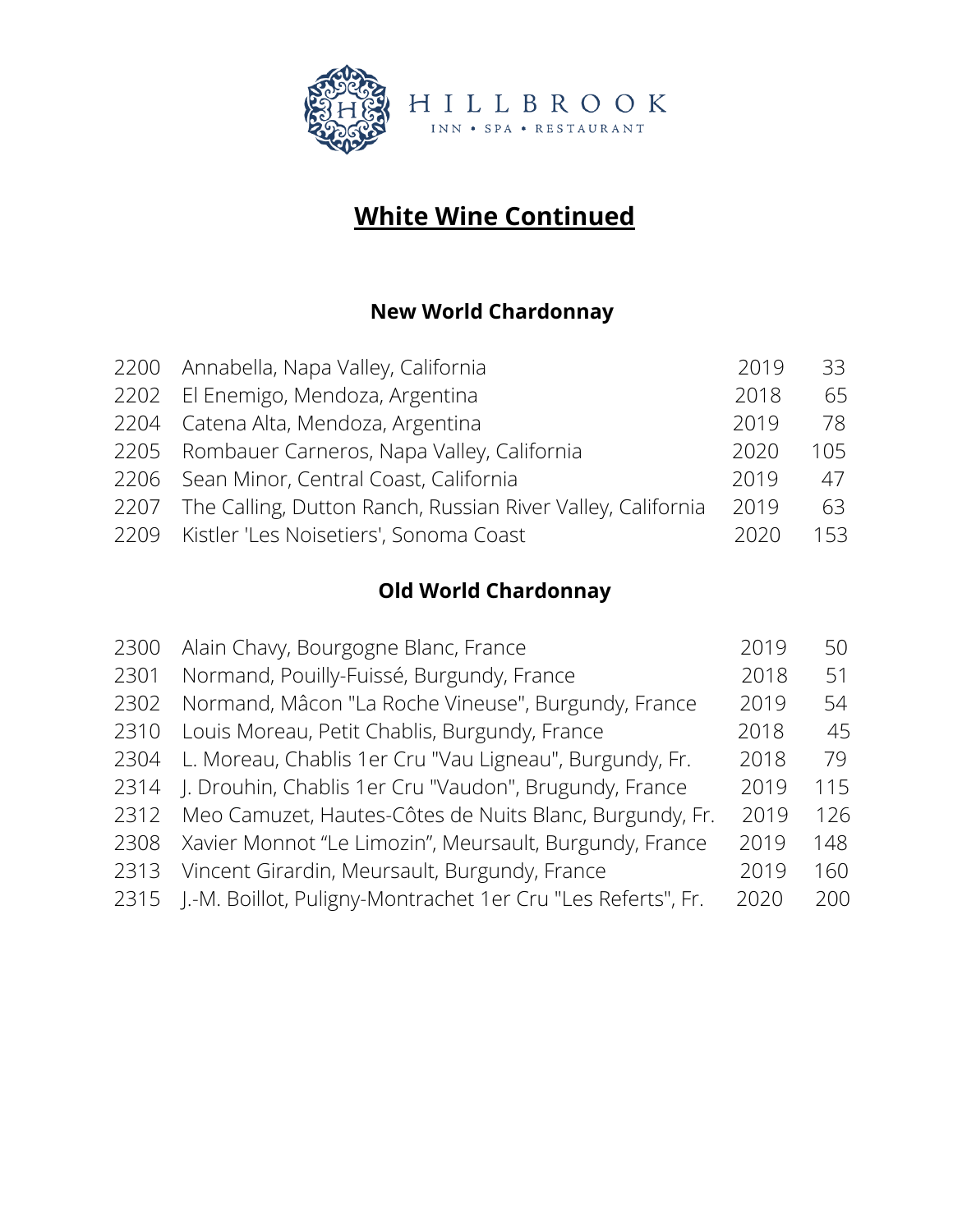

# **White Wine Continued**

#### **Old World Riesling & Gewürztraminer**

| 2400 | Fritz Haag, Braunberger Riesling Kabinett, Germany           | 2016 | 96 |
|------|--------------------------------------------------------------|------|----|
| 2401 | Fritz Haag, Braunberger Juffer Riesling Kabinett, Germany    | 2020 | 62 |
| 2402 | Maximin Grunhaus, Herrenberg Riesling Kabinett, Germany 2018 |      | 80 |
| 2404 | Bernkasteler Badstube, Riesling, Germany                     | 2018 | 55 |
| 2405 | "Shine" Riesling, Heinz Eiffel, Rheinessen, Germany          | 2020 | 33 |
| 2504 | "Shine" Gewürtztraminer, Heinz Eiffel, Germany               | 2016 | 35 |
| 2518 | Tramin, "Nussbaumer", Gewürtztraminer, Italy                 | 2019 | 60 |

## **Other White Wine Varietals**

| 2513 | Broadbent, Vinho Verde, Portugal                 | <b>NV</b> | 30 |
|------|--------------------------------------------------|-----------|----|
| 2514 | Broadbent, Grüner Veltliner, Austria             | <b>NV</b> | 30 |
| 2508 | Huber Terrassen, Grüner Veltliner, Austria       | 2020      | 48 |
| 2507 | Champalou, Chenin Blanc, Vouvray, France         | 2020      | 57 |
| 2517 | Vincent Careme, Chenin Blanc, Vouvray, France    | 2019      | 80 |
| 2506 | The Royal, Chenin Blanc, West Cape, South Africa | 2019      | 30 |
| 2511 | Herencia Altes Benefet, Grenache Blanc, Spain    | 2018      | 58 |
| 2512 | Herencia Altes Benefet, Grenache Blanc, Spain    | 2015      | 69 |
| 2509 | Klinker Brick, Albariño, Lodi, California, USA   | 2019      | 32 |
| 2516 | Santa Julia, "La Oveja", Torrontes, Argentina    | 2021      | 45 |

#### **Rosé**

| 1000 Tringuevedel, Tavel, France                              | 2020 | 50 |
|---------------------------------------------------------------|------|----|
| 1002 "Whispering Angel", Cotes de Provence, France            | 2020 | 60 |
| 1004 André de Figuière, "Premiere", Cotes de Provence, France | 2020 | 45 |
| 1003 André de Figuière "Magali", Cotes de Provence, France    | 2019 | 33 |
| 1001 Perrin, Côtes du Rhône, France                           | 2020 | 36 |
| 1005 "One Stone", Pinot Noir, Paso Robles, California, USA    | 2021 | 42 |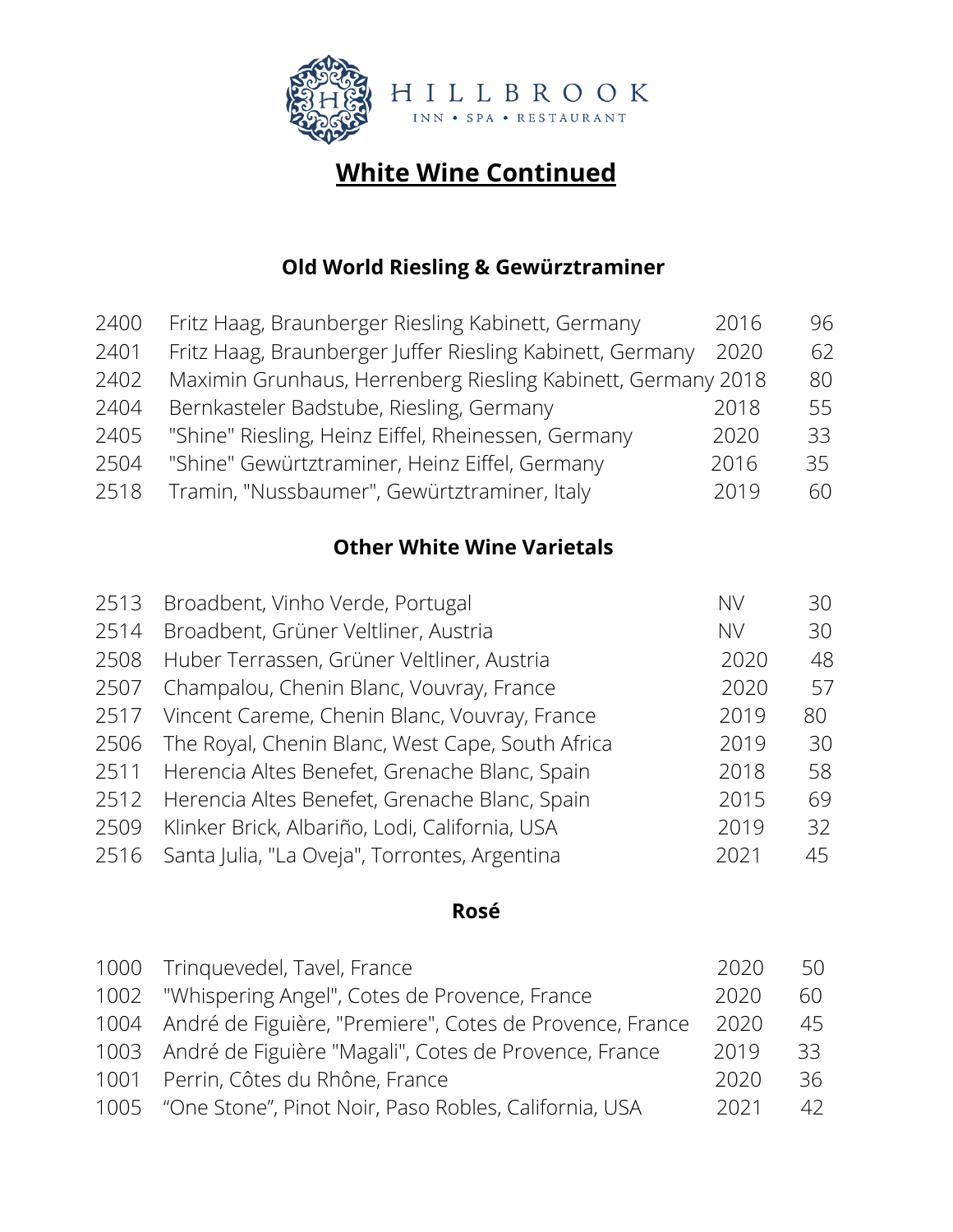

# **Red Wines**

#### **New World Pinot Noir**

| Cristom, "Mt Jefferson", Willamette Valley, Oregon |                                                                  |
|----------------------------------------------------|------------------------------------------------------------------|
| St. Innocent, Temperance Hill Vineyard, Oregon     |                                                                  |
| Adelsheim, Willamette Valley, Oregon               |                                                                  |
| Domaine Nico, "Grand-Pere", Mendoza, Argentina     |                                                                  |
| Pali Wine Co., Santa Rita, California              |                                                                  |
| Kistler, Russian River Valley, California          |                                                                  |
|                                                    | 2019 85<br>2016 105<br>2015 95<br>2019 50<br>2018 65<br>2020 165 |

## **Old World Pinot Noir**

| 100 | Le Charmel, Pays d'Oc, France                                | 2019 | 33  |
|-----|--------------------------------------------------------------|------|-----|
| 101 | Maison Chanzy, "Les Fortunés", Burgundy, France              | 2018 | 50  |
| 102 | Roche De Bellene, Burgundy, France                           | 2019 | 52  |
| 104 | Gevrey-Chambertin 1er Cru, Clos Prieur, Burgundy, France     | 2017 | 104 |
| 105 | Fixin 1er Cru, "Clos Napoléon", Burgundy, France             | 2017 | 114 |
| 106 | Fixin 1er Cru "Clos du Chapitre", Meo Camuzet, Burgundy, Fr. | 2018 | 158 |
| 107 | Chambolle-Musigny, Vincent Girardin, Burgundy, France        | 2015 | 195 |
| 108 | Vosne-Romanée, Domaine Jean Grivot, Burgundy, France         | 2017 | 500 |
| 109 | Vosne-Romanée, Roche de Bellene, Burgundy, France            | 2018 | 215 |
| 112 | Volnay 1 er Cru "Clos Des Chênes", Burgundy, France          | 2019 | 163 |
| 114 | Clos des Porrets, Nuits-Saint-Georges, Burgundy, France      | 2019 | 238 |
| 115 | Meo Camuzet, Fixin, Burgundy, France                         | 2019 | 128 |
| 116 | Meo Camuzet, Chambolle Musigny, Burgundy, France             | 2019 | 225 |
| 117 | Meo Camuzet, Volnay, Burgundy, France                        | 2019 | 148 |
| 118 | Meo Camuzet, "Boudot" Nuits Saint George, Burgundy, Fr.      | 2019 | 410 |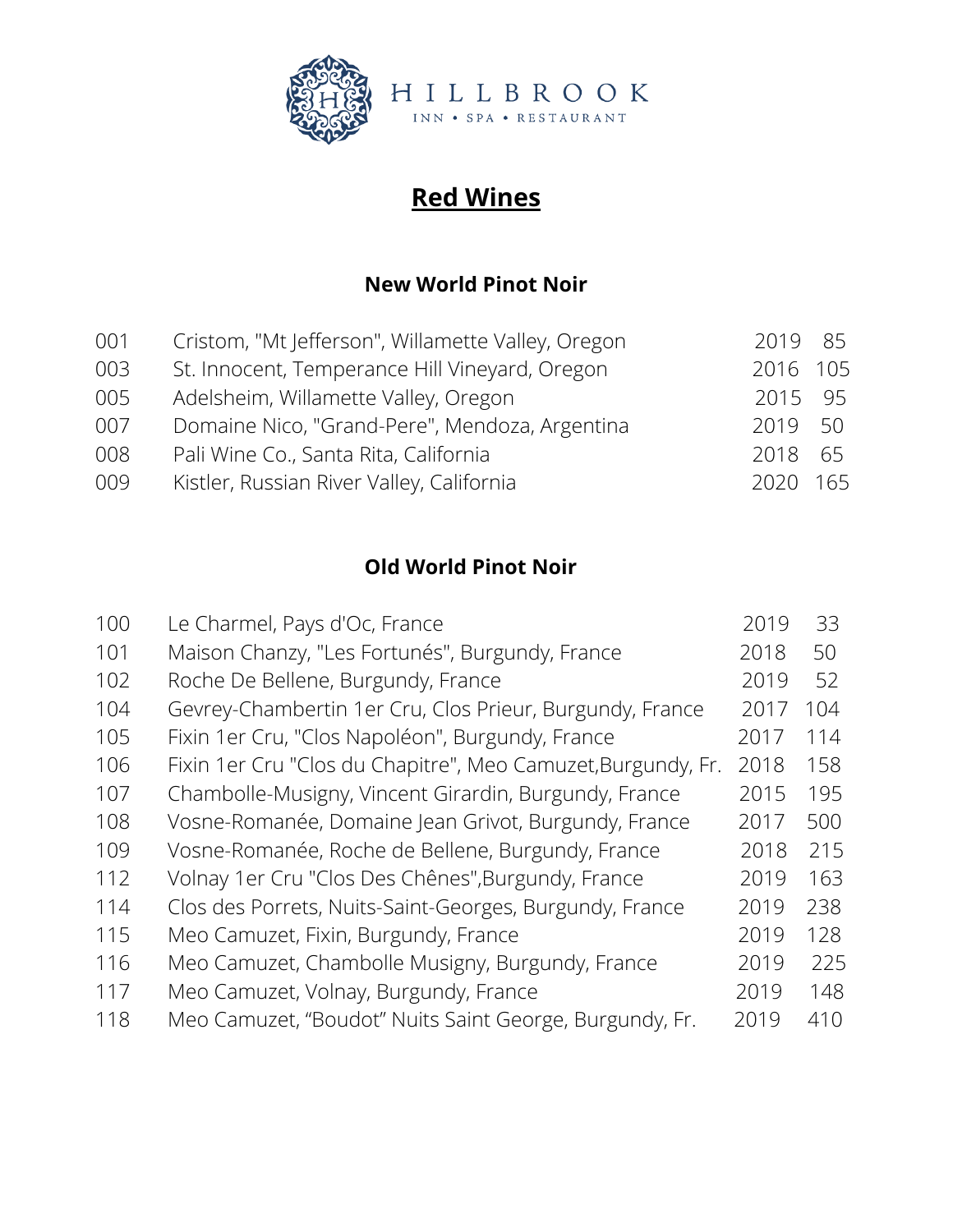

#### **New World Cabernet Sauvignon**

| 312 | Shannon Ridge, Lake County CA, USA               | 2019 | 30  |
|-----|--------------------------------------------------|------|-----|
| 314 | Bezinger, Sonoma, California, USA                | 2019 | 35  |
| 300 | Ancient Peaks, Paso Robles, California, USA      | 2019 | 50  |
| 301 | Textbook, Napa Valley, California, USA           | 2019 | 90  |
| 302 | Blackbird "Arise", Napa Valley, California, USA  | 2016 | 96  |
| 303 | Cliff Lede, Napa Valley, California, USA         | 2017 | 167 |
| 304 | Peter Michael "Au Paradis", Napa Valley, CA, USA | 2018 | 475 |
| 305 | Spottswoode, Napa Valley, California, USA        | 2018 | 495 |
| 306 | Dunn, Howell Mountain, Napa Valley, CA, USA      | 2016 | 390 |
| 307 | Continuum, Napa Valley, California, USA          | 2018 | 573 |
| 308 | Continuum, Napa Valley, California, USA          | 2009 | 599 |
| 316 | Continuum, Napa Valley, California, USA          | 2019 | 540 |
| 309 | l'Ecole N41, Walla Walla Valley, USA             | 2017 | 102 |
| 310 | l'Ecole N41, Colombia Valley, USA                | 2017 | 76  |
| 311 | Opus One, Napa Valley, California, USA           | 2018 | 665 |
| 313 | Silver Oak, Napa Valley, California, USA         | 2017 | 285 |
| 315 | Honig, Bartolucci Vineyard, Napa, CA, USA        | 2017 | 240 |

## **Old World Cabernet Sauvignon & Blends Bordeaux**

| 500 | Chateau l'Éden, Médoc, France                         | 2016 | 50  |
|-----|-------------------------------------------------------|------|-----|
| 501 | Chateau de Fontenille, Bordeaux, France               | 2019 | 30  |
| 503 | Chateau Batailley GCC, Pauillac, France               | 2015 | 165 |
| 504 | Lions de Batailley, Pauillac, France                  | 2015 | 120 |
| 505 | Pauillac de Chateau Latour, Bordeaux, France          | 2008 | 150 |
| 506 | Ségla, 2nd de Rauzan-Segla, Margaux, Bordeaux, France | 2014 | 120 |
| 507 | Chateau Laplagnotte-Bellevue, Saint Émilion, France   | 2019 | 65  |
| 509 | Chateau Pichon Baron, Pauillac, France                | 2012 | 516 |
| 510 | Chateau de Pez, Saint Estephe, France                 | 2012 | 160 |
|     |                                                       |      |     |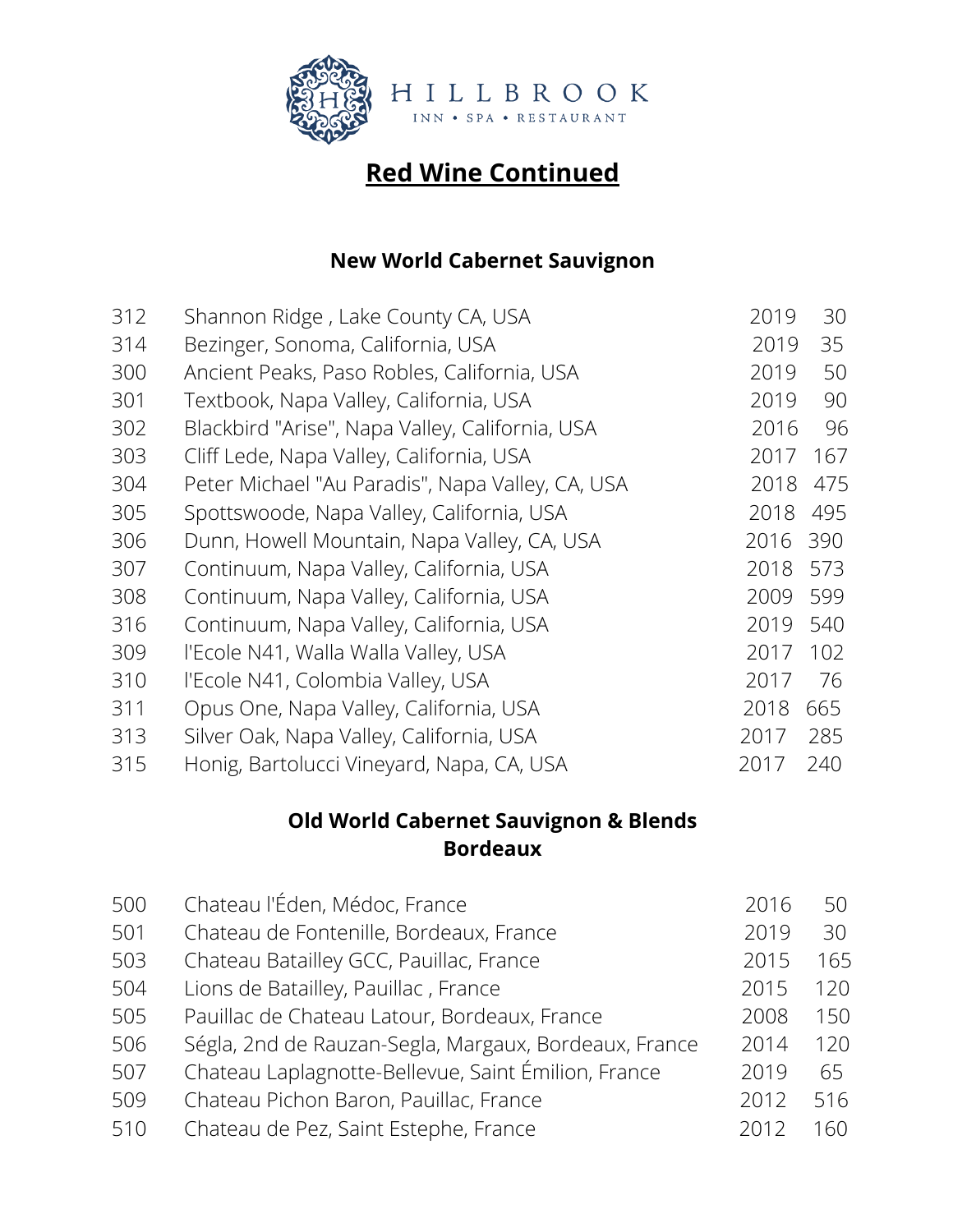

#### **Malbec - New World**

| 201 | Clos de los Siete, Mendoza, Argentina            | 2017 | 45  |
|-----|--------------------------------------------------|------|-----|
| 202 | Bodega Catena, "La Consulta", Mendoza, Argentina | 2018 | 50  |
| 203 | Catena Zapata, "Nicasia", Mendoza, Argentina     | 2018 | 170 |
| 204 | Familia Zucardi, "Q", Mendoza, Argentina         | 2020 | 50  |
| 205 | Bramare, Uco Valley, Argentina                   | 2017 | 105 |
| 206 | Browne Family, Columbia Valley, Washington, USA  | 2016 | 120 |

## **Single Varietals - New World**

| 710 | Tortoise Creek Merlot, Clarksburg, CA, USA     | 2019 | - 33 |
|-----|------------------------------------------------|------|------|
| 711 | Ancient Peaks, Merlot, California, USA         | 2019 | 49   |
| 714 | Santa Barbara Winery, Syrah, California, USA   | 2016 | 60   |
| 715 | El Enemigo, Cabernet Franc, Mendoza, Argentina | 2017 | 60   |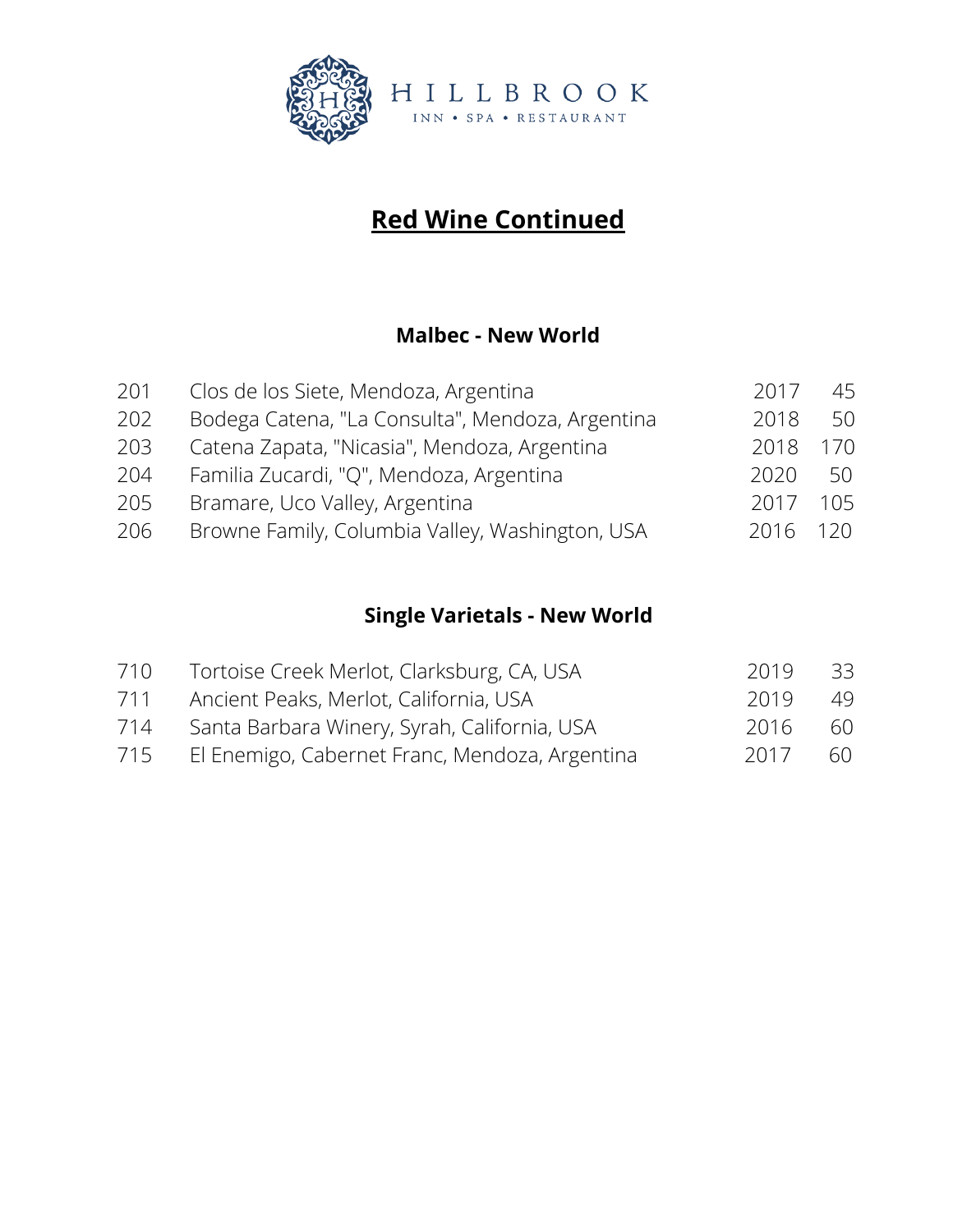

#### **Other Red Blends - France**

| 701 | Perrin, Côtes du Rhône, France                           | 2019     | -36 |
|-----|----------------------------------------------------------|----------|-----|
| 702 | Vieux Télégraphe, Châteauneuf-du-Pape, Rhône Valley, Fr. | 2018 212 |     |
| 703 | Vieux Télégraphe, Châteauneuf-du-Pape, Rhône Valley, Fr. | 2015 251 |     |
| 704 | Chateau de Beaucastel, Châteauneuf-du-Pape, France       | 2019     | 204 |
| 719 | E. Guigal, Chateauneuf-du-Pape, France                   | 2017     | 135 |
| 705 | Xavier Vignon, Lirac, France                             | 2016     | 42  |
| 706 | Chateau Coupe-Roses "Orience", Minervois, France         | 2012     | 80  |
| 707 | Chateau Coupe-Roses "Orience", Minervois, France         | 2015     | 70. |

#### **Other Red Blends - Old World**

| 708 | Alto Moncayo, Veraton, Garnacha, Spain             | 2018     | 65 |
|-----|----------------------------------------------------|----------|----|
| 709 | Vina Alberdi Labastida, Rioja, Spain               | 2016 55  |    |
| 720 | "La Rioja" Alta Vina Ardanza Reserva, Rioja, Spain | 2015 100 |    |
| 722 | Chateau Musar Hochar, Bekam Valley, Lebanon        | 2019 82  |    |
|     | 718 Chateau Musar Hochar, Bekam Valley, Lebanon    | 2018     | 85 |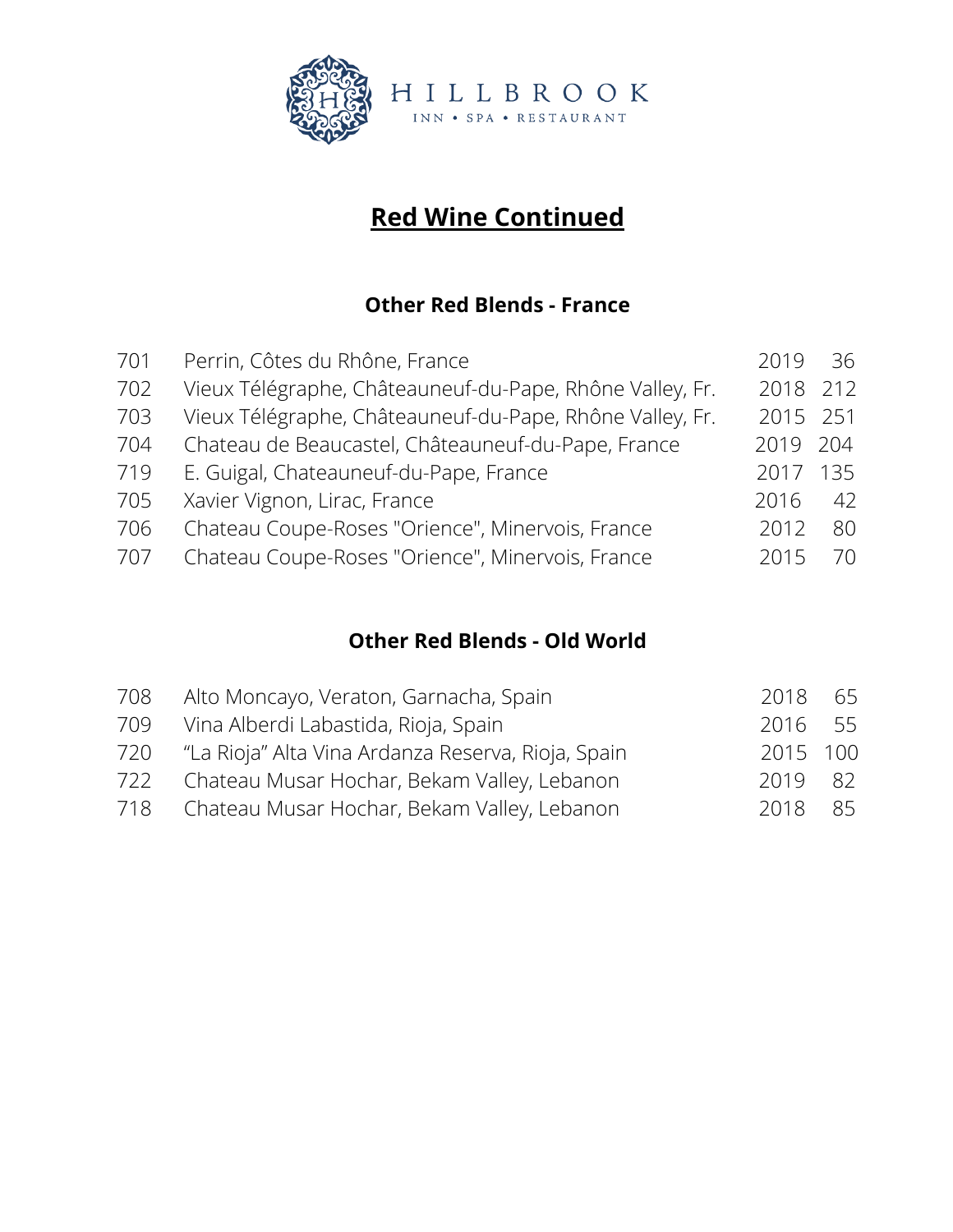

## **Old World Wines - Italy**

| 600 | "La Giaretta", Amarone Della Valpolicella         | 2017 | 72  |
|-----|---------------------------------------------------|------|-----|
| 601 | Pico Maccario, "Lavignone", Barbera D'Asti        | 2020 | 30  |
| 602 | Pico Maccario, "Villa Della Rosa", Barbera D'Asti | 2016 | 50  |
| 603 | Pico Maccario, "Villa Della Rosa", Barbera D'Asti | 2019 | 38  |
| 605 | Vietti, "Tre Vigne", Barbera D'Alba               | 2019 | 60  |
| 606 | La Spinetta, Barbaresco Bordini                   | 2018 | 126 |
| 607 | Castello Di Nieve, Barbaresco                     | 2018 | 83  |
| 608 | Castello Di Nieve, Barbaresco                     | 2017 | 90  |
| 610 | Barolo Dell'Unita                                 | 2014 | 83  |
| 612 | Achille Boroli Barolo                             | 2015 | 115 |
| 613 | Selvapiana, Chianti Rufina                        | 2019 | 45  |
| 614 | Caparzo, Brunello Di Montalcino                   | 2016 | 175 |
| 615 | Sodale, Merlot                                    | 2015 | 33  |